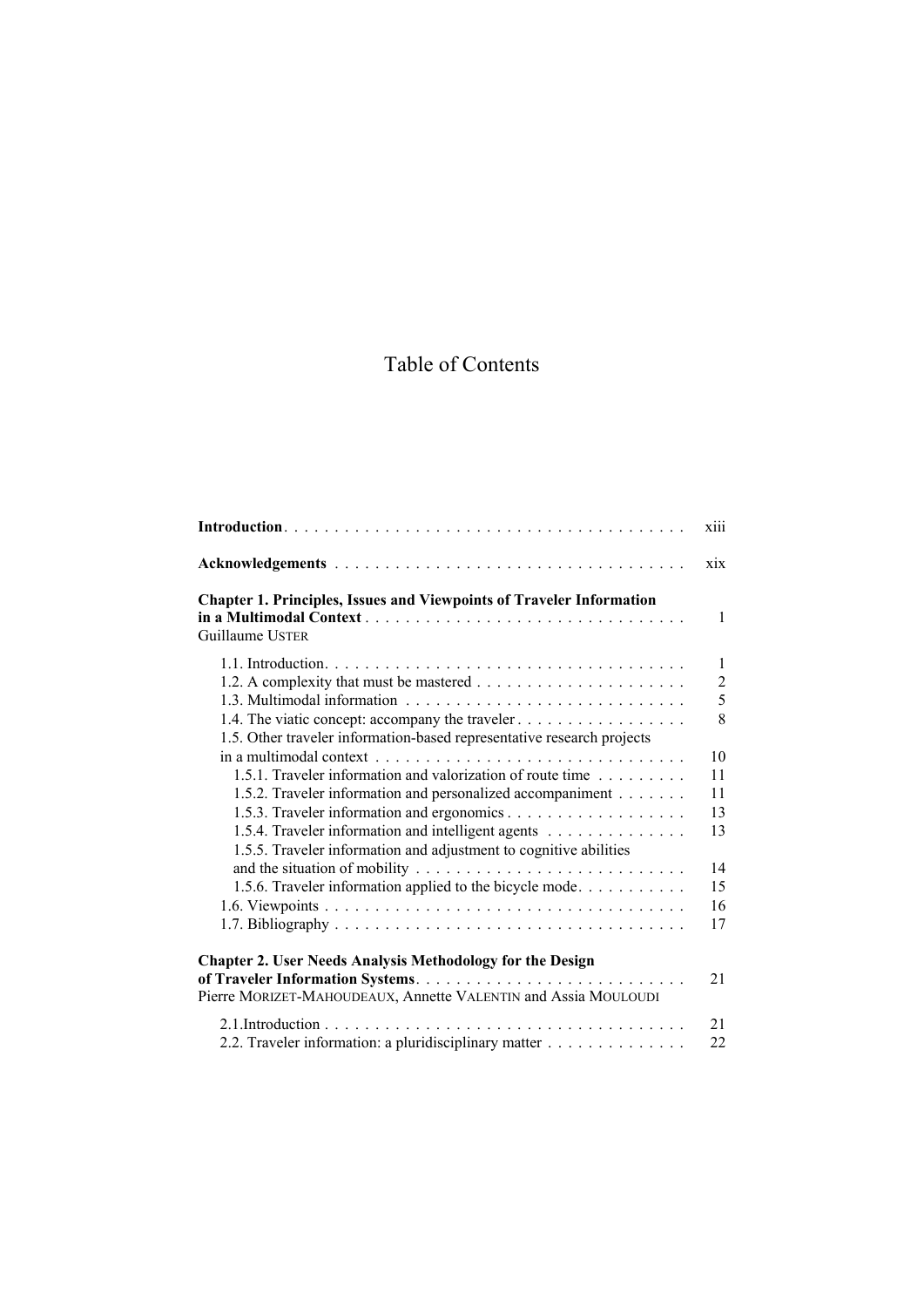## vi Human-Computer Interactions in Transport

|                                                                                          | 23 |
|------------------------------------------------------------------------------------------|----|
| 2.4. RAMSES methodology for the collection, analysis                                     |    |
|                                                                                          | 24 |
|                                                                                          | 24 |
|                                                                                          | 26 |
|                                                                                          | 27 |
| 2.5. RAMSES in the context of the P@ss-ITS project                                       | 35 |
| 2.5.1. The preparation of collections $\ldots \ldots \ldots \ldots \ldots \ldots \ldots$ | 36 |
|                                                                                          | 37 |
| 2.5.3. The analysis of collections $\ldots \ldots \ldots \ldots \ldots \ldots \ldots$    | 38 |
| 2.5.4. The definition and evaluation of new services                                     | 41 |
| 2.5.5. Modeling and specification based on P@ss-ITS data                                 | 43 |
|                                                                                          | 44 |
|                                                                                          | 45 |
|                                                                                          | 46 |
|                                                                                          |    |
| <b>Chapter 3. A Generic Method for Personalizing Interactive Systems:</b>                |    |
|                                                                                          | 51 |
| Mourad ABED, Abdouroihamane ANLI, Christophe KOLSKI                                      |    |
| and Emmanuelle GRISLIN                                                                   |    |
|                                                                                          |    |
|                                                                                          | 51 |
| 3.2. Personalization in HCI: examples of existing approaches,                            |    |
| at the origin of the approach proposed                                                   | 52 |
| 3.3. PerMet: method for the development of personalized                                  |    |
|                                                                                          | 57 |
|                                                                                          | 58 |
|                                                                                          | 59 |
|                                                                                          | 59 |
|                                                                                          | 60 |
|                                                                                          | 61 |
|                                                                                          | 61 |
|                                                                                          | 61 |
|                                                                                          | 61 |
| 3.4. PerSyst: personalization system supporting the PerMet method.                       | 62 |
| 3.4.1. General architecture and design of PerSyst.                                       | 62 |
|                                                                                          | 63 |
|                                                                                          | 64 |
|                                                                                          | 65 |
| 3.5. Application to the public transport of people: itinerary search                     | 65 |
|                                                                                          | 66 |
| 3.5.2. Analysis of the personalized transport service                                    | 67 |
|                                                                                          | 72 |
|                                                                                          |    |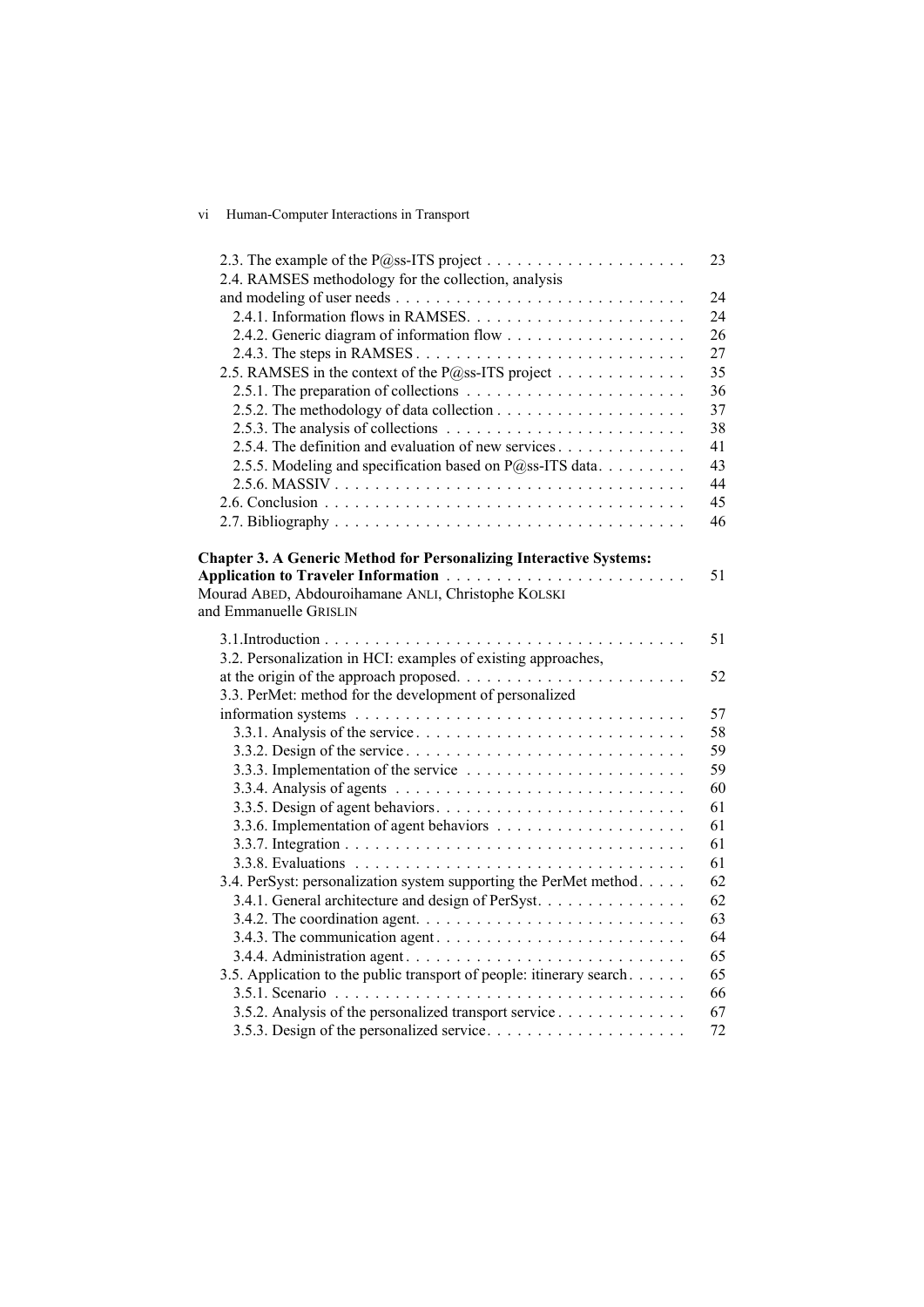| 3.5.4. Implementation of the personalized service                             | 73  |
|-------------------------------------------------------------------------------|-----|
| 3.5.5. Analysis of constitutive agents of the personalized system             | 74  |
|                                                                               | 78  |
| 3.5.7. Implementation of the agent behaviors                                  | 80  |
|                                                                               | 80  |
|                                                                               | 81  |
| 3.6. Discussion about the possibility of generalization relative              |     |
|                                                                               | 84  |
|                                                                               | 86  |
|                                                                               | 87  |
| <b>Chapter 4. A Formal Framework for Design and Validation of</b>             |     |
| <b>Multimodal Interactive Systems in Transport Domain Actual Library 19th</b> | 93  |
| Linda MOHAND OUSSAÏD, Nadjet KAMEL, Idir AÏT SADOUNE,                         |     |
| Yamine AÏT AMEUR, Mohamed AHMED NACER                                         |     |
|                                                                               | 93  |
|                                                                               | 94  |
| 4.2.1. Types of multimodality: CASE space                                     | 96  |
|                                                                               | 97  |
|                                                                               | 97  |
|                                                                               | 98  |
|                                                                               | 99  |
| 4.4. Use of formal methods for input multimodality                            | 100 |
|                                                                               | 100 |
| 4.4.2. A general formal model for input multimodality                         | 101 |
|                                                                               | 105 |
|                                                                               | 107 |
| 4.5. Use of formal methods for output multimodality                           | 109 |
|                                                                               | 109 |
|                                                                               | 112 |
|                                                                               | 122 |
|                                                                               | 124 |
|                                                                               | 125 |
|                                                                               |     |
| <b>Chapter 5. From Human-machine Interaction to Cooperation:</b>              |     |
| Towards the Integrated Copilot                                                | 129 |
| Thierry BELLET, Jean-Michel HOC, Serge BOVERIE and Guy BOY                    |     |
|                                                                               | 129 |
| 5.2. Copiloting and human-machine cooperation: context                        |     |
|                                                                               | 131 |
| 5.3. Three realizations of cooperative devices for the purposes               |     |
|                                                                               | 135 |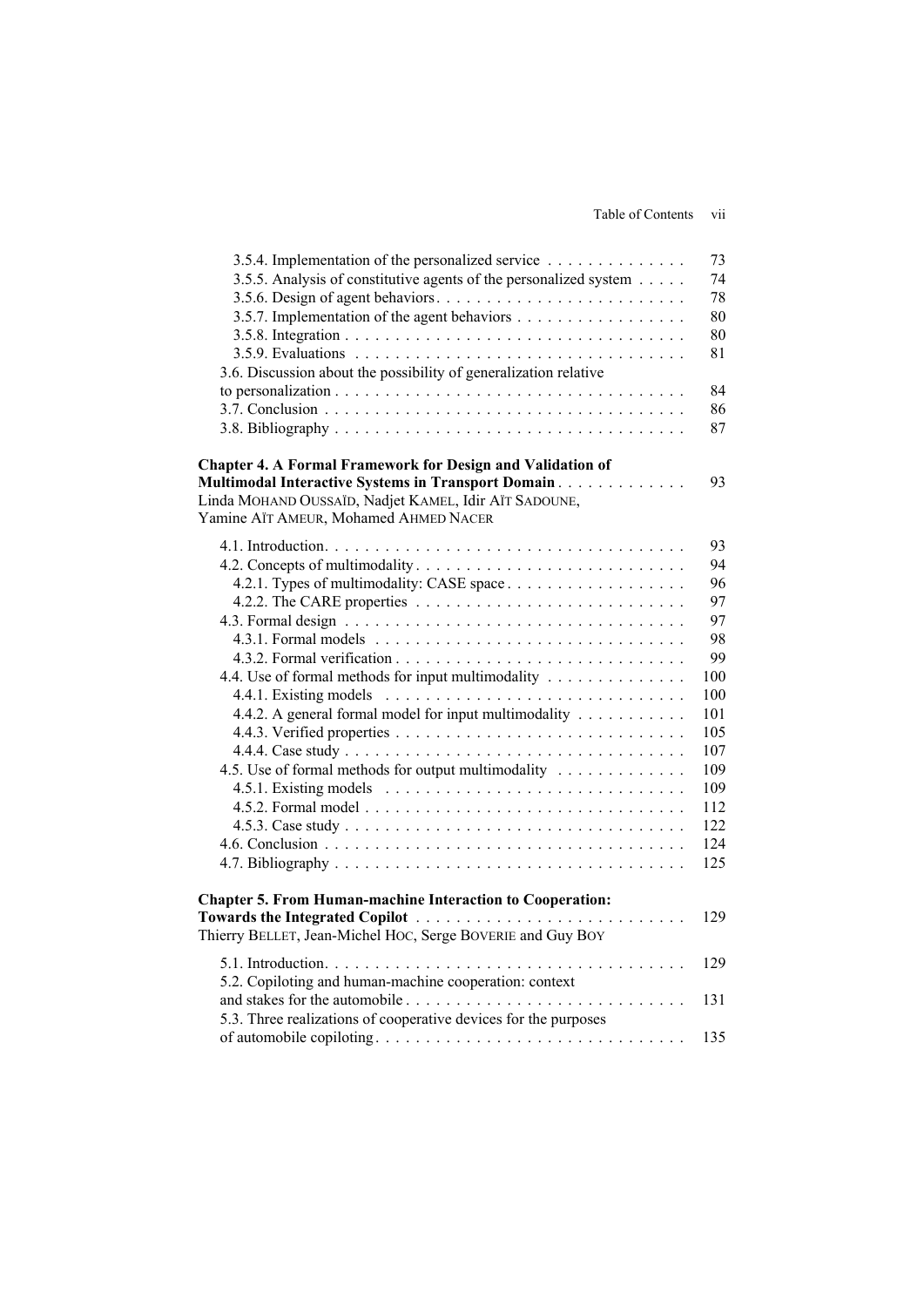viii Human-Computer Interactions in Transport

| 5.3.2. Lateral control and securing a trajectory<br>5.4. Discussion: towards an "intelligent" and "integrated" copilot                                                                                                                                                                                                                                                                                                                                                                                                                                                                                                                                                                                                                | 135<br>141<br>143<br>146<br>150<br>151<br>152                                                                                                                 |
|---------------------------------------------------------------------------------------------------------------------------------------------------------------------------------------------------------------------------------------------------------------------------------------------------------------------------------------------------------------------------------------------------------------------------------------------------------------------------------------------------------------------------------------------------------------------------------------------------------------------------------------------------------------------------------------------------------------------------------------|---------------------------------------------------------------------------------------------------------------------------------------------------------------|
| <b>Chapter 6. ICT and New Human-machine Interactions for Trucks</b><br>and Buses of the Future: e-Truck and e-Bus Perspectives<br>Bertrand DAVID, René CHALON and Bernard FAVRE                                                                                                                                                                                                                                                                                                                                                                                                                                                                                                                                                       | 157                                                                                                                                                           |
| 6.6. RAE (real augmented environment) for e-Trucks and e-Buses<br>6.7. HMI (Human-Machine Interface) needs for the e-Truck and e-Bus.<br>6.8. Mobile Learning from e-Truck and e-Bus perspectives<br>6.8.2. Situated M-Learning: from maintenance to e-maintenance<br>6.10. ICT in the dynamic management of road networks.<br>6.11. Examples of initiatives and projects in direct or indirect link<br>6.11.1. LUTB and i-Trans competitiveness clusters<br>6.11.2. Examples of European projects linked to the e-Bus<br>6.11.3. Examples of projects specific to Renault Trucks.<br><b>Chapter 7. User-centered Approach to Design an Adaptive Truck Driving</b><br><b>Assistance: Detection of Vulnerable Users in Urban Areas</b> | 157<br>159<br>160<br>161<br>163<br>163<br>165<br>165<br>166<br>168<br>169<br>169<br>171<br>178<br>181<br>183<br>183<br>183<br>184<br>190<br>196<br>198<br>203 |
| Annick MAINCENT, Hélène TATTEGRAIN, Marie-Pierre BRUYAS<br>and Arnaud BONNARD                                                                                                                                                                                                                                                                                                                                                                                                                                                                                                                                                                                                                                                         | 203                                                                                                                                                           |
| 7.2. Methodological principles for an anthropocentric design                                                                                                                                                                                                                                                                                                                                                                                                                                                                                                                                                                                                                                                                          | 205                                                                                                                                                           |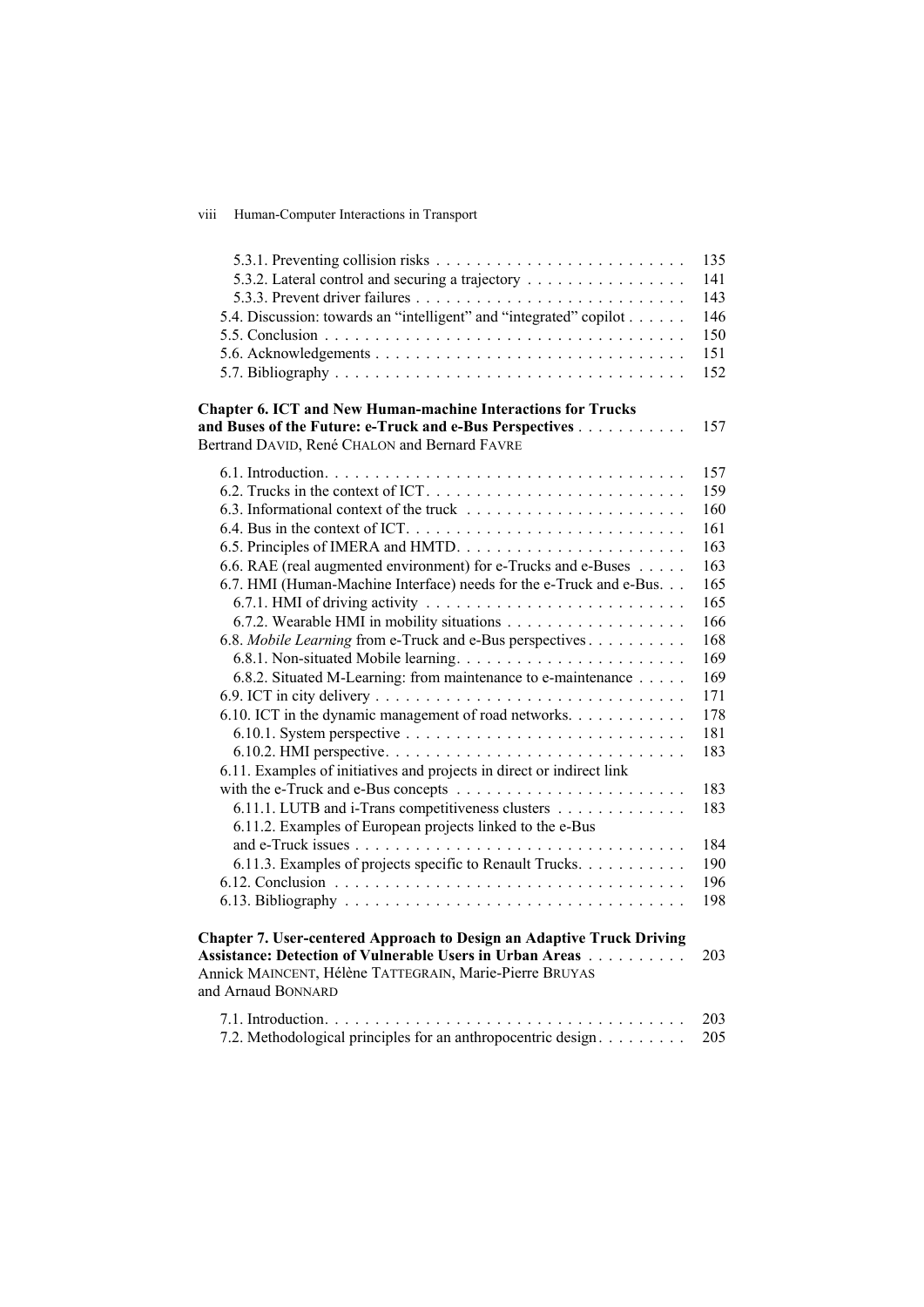| 7.2.1. New assistance technologies and the driving                                                                          |     |
|-----------------------------------------------------------------------------------------------------------------------------|-----|
|                                                                                                                             | 205 |
|                                                                                                                             | 206 |
|                                                                                                                             | 209 |
| 7.3.1. Analysis of the activity of driver-deliverers                                                                        | 210 |
| 7.3.2. Behaviors and risk taking of vulnerable users                                                                        |     |
|                                                                                                                             | 212 |
|                                                                                                                             | 214 |
|                                                                                                                             | 214 |
|                                                                                                                             | 215 |
| 7.4.3. Specifications of the human-machine interface (HMI).                                                                 | 216 |
| 7.5. Development and integration of assistance solutions                                                                    |     |
|                                                                                                                             | 218 |
| 7.5.1. Implementation of the user-centered design approach                                                                  | 218 |
|                                                                                                                             | 220 |
| 7.6. Evaluation of solutions on a driving simulator                                                                         | 224 |
|                                                                                                                             | 225 |
| 7.6.2. Final evaluation by professional drivers                                                                             | 226 |
|                                                                                                                             | 229 |
|                                                                                                                             | 230 |
|                                                                                                                             |     |
| <b>Chapter 8. Menu Sonification in an Automotive Media Center:</b>                                                          |     |
|                                                                                                                             |     |
|                                                                                                                             | 233 |
| Nicolas MISDARIIS, Julien TARDIEU, Sabine LANGLOIS and Séverine LOISEAU                                                     |     |
|                                                                                                                             | 233 |
| 8.2. Specifications of the problem: identification of functions                                                             | 235 |
|                                                                                                                             | 235 |
|                                                                                                                             | 237 |
|                                                                                                                             | 239 |
|                                                                                                                             | 239 |
| 8.3.1. Sound representation of the hierarchical level                                                                       | 240 |
| 8.3.2. Sound representation of the semantic content                                                                         | 245 |
|                                                                                                                             | 248 |
|                                                                                                                             | 249 |
| 8.4. Method of sound design: hybrid model for the sonification                                                              |     |
|                                                                                                                             | 250 |
| 8.4.1. Proposition of a hybrid model: original mixed approach.                                                              | 250 |
|                                                                                                                             | 253 |
| 8.5. Evaluation protocols: general evaluation methods<br>8.5.1. Generality regarding the experimental evaluation approaches | 255 |

of auditory stimuli . . . . . . . . . . . . . . . . . . . . . . . . . . . . . . . . . 255 8.5.2. Specificity of the evaluation protocol of auditory HMIs . . . . . . . 258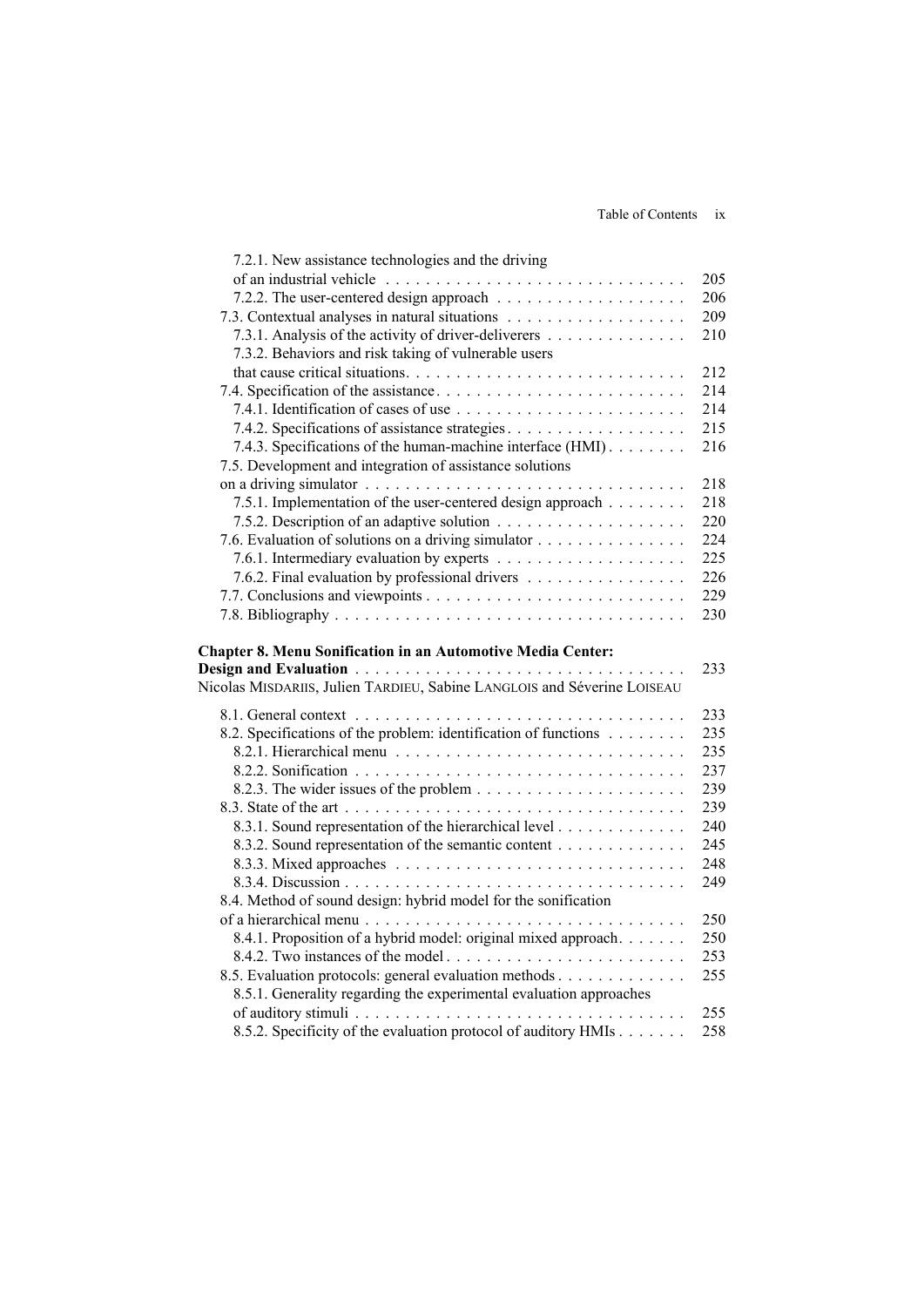## x Human-Computer Interactions in Transport

| 8.5.3. Experimental approaches specific to interactivity                                           | 260 |
|----------------------------------------------------------------------------------------------------|-----|
| 8.5.4. Review of evaluation methods of the state-of-the-art studies                                | 261 |
| 8.6. Methodology adopted for evaluation of the system                                              |     |
|                                                                                                    | 265 |
|                                                                                                    | 265 |
| 8.6.2. Goals and hypotheses of the experiment                                                      | 267 |
|                                                                                                    | 267 |
|                                                                                                    | 269 |
|                                                                                                    | 273 |
|                                                                                                    | 274 |
|                                                                                                    | 274 |
|                                                                                                    | 274 |
|                                                                                                    | 277 |
|                                                                                                    | 278 |
|                                                                                                    |     |
| Chapter 9. Consideration of the Travel Time Experience in the                                      |     |
| Conceptual Models of Personalized Interactive Applications                                         | 283 |
| Arnaud BROSSARD, Mourad ABED, Christophe KOLSKI and Guillaume USTER                                |     |
| 9.1. Transport: a field with particular needs in terms of personalization                          |     |
|                                                                                                    | 283 |
| 9.2. The modeling of applications and consideration of the needs of users                          |     |
| in the context of personalizing interactive applications.                                          | 284 |
| 9.2.1. Modeling of applications and the MDE approach.                                              | 284 |
| 9.2.2. Modeling of the user in interactive applications                                            | 286 |
| 9.2.3. Definition and limitations of the consideration of context                                  | 286 |
|                                                                                                    |     |
| 9.2.4. User model and transport: consideration of users'                                           |     |
|                                                                                                    | 288 |
| 9.3. Specificities in the field of transport in the framework of a method                          |     |
| of modeling personalized interactive applications.                                                 | 290 |
|                                                                                                    | 290 |
| 9.3.2. A different approach to the analysis of needs                                               | 290 |
| 9.3.3. Categories of the travel time experience of users                                           | 292 |
| 9.3.4. The issue of identification of category changes                                             | 294 |
|                                                                                                    | 297 |
|                                                                                                    | 299 |
| 9.4.1. Presentation of the Viatic. Mobilité project                                                | 299 |
|                                                                                                    | 299 |
| 9.4.3. An example of business process personalization:                                             |     |
| the organization of a trip $\ldots \ldots \ldots \ldots \ldots \ldots \ldots \ldots \ldots \ldots$ | 301 |
| 9.4.4. Extension of the approach to other business domains                                         | 304 |
|                                                                                                    | 305 |
|                                                                                                    | 306 |
|                                                                                                    | 306 |
|                                                                                                    |     |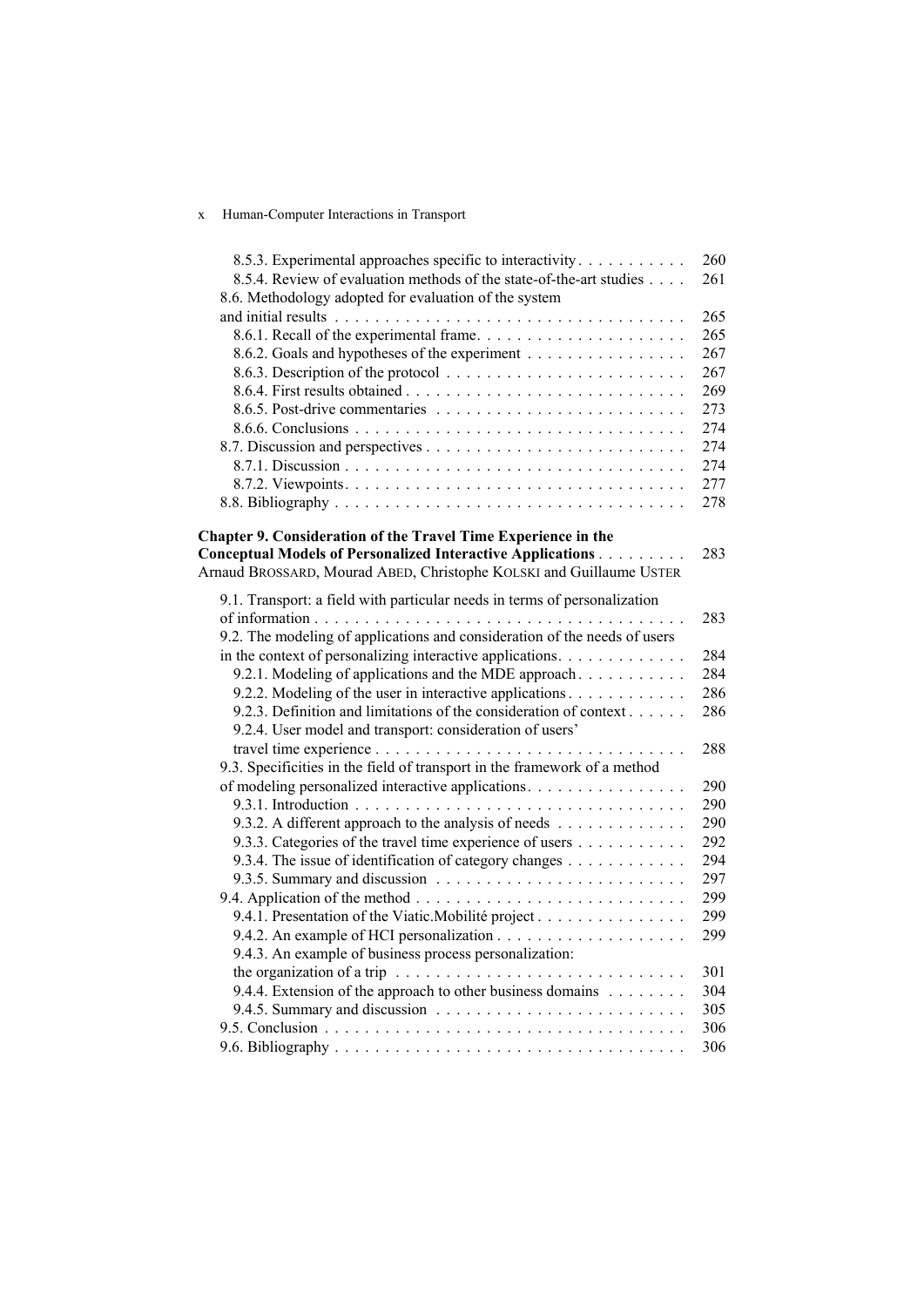| <b>Chapter 10. Towards New Interactive Displays in Stations</b><br>Christophe JACQUET, Yacine BELLIK and Yolaine BOURDA                | 311 |
|----------------------------------------------------------------------------------------------------------------------------------------|-----|
|                                                                                                                                        | 311 |
|                                                                                                                                        | 313 |
|                                                                                                                                        | 314 |
|                                                                                                                                        | 314 |
|                                                                                                                                        | 314 |
|                                                                                                                                        |     |
|                                                                                                                                        | 315 |
|                                                                                                                                        | 315 |
| 10.4.1. Source of knowledge, users and presentation mechanisms.                                                                        | 315 |
|                                                                                                                                        | 316 |
|                                                                                                                                        | 317 |
|                                                                                                                                        | 320 |
|                                                                                                                                        | 320 |
|                                                                                                                                        | 321 |
|                                                                                                                                        | 324 |
|                                                                                                                                        | 325 |
|                                                                                                                                        | 326 |
| 10.8.2. Experiment: "finding one's way in a station".                                                                                  | 332 |
|                                                                                                                                        | 339 |
|                                                                                                                                        | 340 |
| <b>Chapter 11. Transport: a Fertile Ground for the Plasticity</b><br>Gaëlle CALVARY, Audrey SERNA, Christophe KOLSKI and Joëlle COUTAZ | 343 |
|                                                                                                                                        | 343 |
| 11.2. Evolution of human-computer interaction                                                                                          | 344 |
|                                                                                                                                        | 344 |
|                                                                                                                                        | 347 |
|                                                                                                                                        | 350 |
|                                                                                                                                        | 352 |
|                                                                                                                                        | 352 |
|                                                                                                                                        | 354 |
|                                                                                                                                        | 355 |
| 11.4. User interface plasticity: system viewpoint                                                                                      |     |
|                                                                                                                                        | 356 |
|                                                                                                                                        | 357 |
| 11.5. Towards a problem space for the implementation                                                                                   |     |
|                                                                                                                                        | 358 |
|                                                                                                                                        | 359 |
| 11.5.2. System viewpoint: internal properties                                                                                          | 362 |
|                                                                                                                                        | 363 |